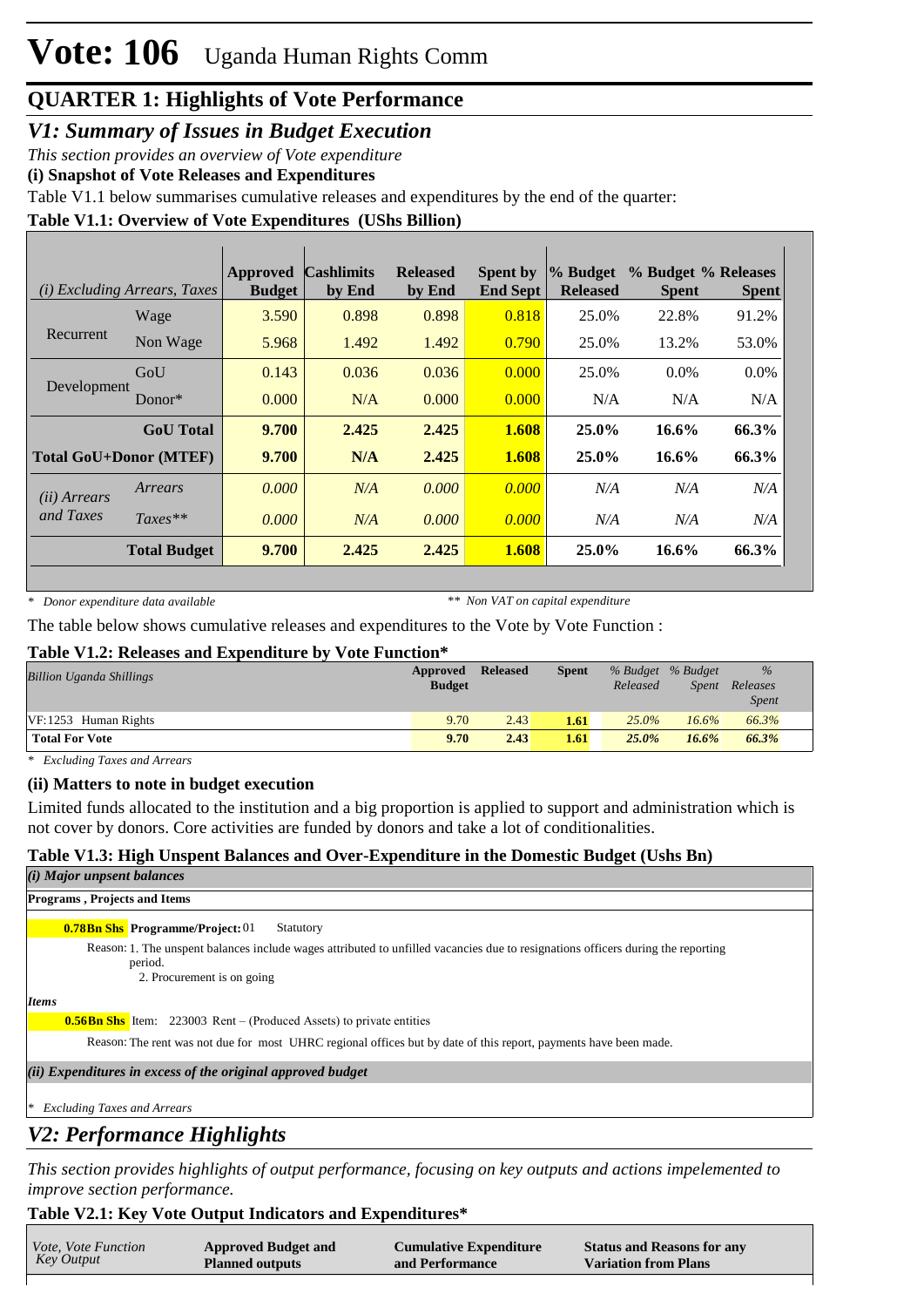| <i>Vote, Vote Function</i><br>Key Output | <b>Approved Budget and</b><br><b>Planned outputs</b>                                                                                                                                                                                                                                                                                                                                                                                                                                                                                                                                                                                                                                                                                                                                                                                                                                                                                                                                                                                                                                                                                                                                                         | <b>Cumulative Expenditure</b><br>and Performance                                                                                                                                                                                                                                                                                                                                                                                                                                                                                                                                                                                                                                                                                                                                                                                                                                                                                                                                                                                                                                                                                                                                                                                                                                                                                                                                                                                                                                                                                                                                                                                      | <b>Status and Reasons for any</b><br><b>Variation from Plans</b>                                                                                                                                                                                                                                                                                                                                                                                                                               |
|------------------------------------------|--------------------------------------------------------------------------------------------------------------------------------------------------------------------------------------------------------------------------------------------------------------------------------------------------------------------------------------------------------------------------------------------------------------------------------------------------------------------------------------------------------------------------------------------------------------------------------------------------------------------------------------------------------------------------------------------------------------------------------------------------------------------------------------------------------------------------------------------------------------------------------------------------------------------------------------------------------------------------------------------------------------------------------------------------------------------------------------------------------------------------------------------------------------------------------------------------------------|---------------------------------------------------------------------------------------------------------------------------------------------------------------------------------------------------------------------------------------------------------------------------------------------------------------------------------------------------------------------------------------------------------------------------------------------------------------------------------------------------------------------------------------------------------------------------------------------------------------------------------------------------------------------------------------------------------------------------------------------------------------------------------------------------------------------------------------------------------------------------------------------------------------------------------------------------------------------------------------------------------------------------------------------------------------------------------------------------------------------------------------------------------------------------------------------------------------------------------------------------------------------------------------------------------------------------------------------------------------------------------------------------------------------------------------------------------------------------------------------------------------------------------------------------------------------------------------------------------------------------------------|------------------------------------------------------------------------------------------------------------------------------------------------------------------------------------------------------------------------------------------------------------------------------------------------------------------------------------------------------------------------------------------------------------------------------------------------------------------------------------------------|
| <b>Vote Function: 1253 Human Rights</b>  |                                                                                                                                                                                                                                                                                                                                                                                                                                                                                                                                                                                                                                                                                                                                                                                                                                                                                                                                                                                                                                                                                                                                                                                                              |                                                                                                                                                                                                                                                                                                                                                                                                                                                                                                                                                                                                                                                                                                                                                                                                                                                                                                                                                                                                                                                                                                                                                                                                                                                                                                                                                                                                                                                                                                                                                                                                                                       |                                                                                                                                                                                                                                                                                                                                                                                                                                                                                                |
| <b>Output: 125302</b>                    | <b>Human rights education</b><br>Description of Performance: 1. To Conduct constituttional<br>education through 79<br>community barazas.<br>2. Conducting human rights<br>education and awareness<br>through 56 radio talkshows and<br>spot 1,350 messages.<br>3. Conducting human rights<br>education and awareness<br>through 25 kraal outreaches.<br>4. Conducting 10 constitutional<br>and civic education using a well<br>branded and specialised film<br>van fitted with loud speakers<br>5. Form 279 human rights clubs<br>in different schools.<br>6. Production and distribution<br>of 20,000 copies of the quarterly Prevention of domestic violence<br>"Your Rights Magazine".<br>7. Commemoration of 18 human mobilizing for human<br>rights days.<br>8. Develop, translation and<br>disseminate thematic songs and<br>jingles for civic education and<br>airing them radios and during<br>outreach activities.<br>9. Develop and reprinting of<br>IEC materials for civic<br>education.<br>10. procure a specilised civic<br>education van fittted with<br>loudspeakers, film-show screen<br>etc. 11. To train 970 security<br>agents. 12. To conduct research<br>on mob action in the country. | 1. The Commission conducted<br>20 community barazas and<br>2,717 persons of whom 1685<br>were males and 1032 were<br>female and they were sensitized<br>across the country on Concepts<br>of human rights, mandate,<br>powers and functions of the<br>UHRC, Rights of suspects in<br>detention, Property rights<br>focusing on land rights and<br>ownership, Mob action as a<br>human rights concern, Rights<br>and duties of children, Religion<br>and Human rights, Human<br>rights, duties and<br>responsibilities of citizens,<br>and Role of leaders in<br>rights.<br>2. The Commission conducted a<br>total of 13 radio talk shows and<br>2496 spot messages in different<br>regional<br>offices.<br>3. The Commission conducted<br>02 kraal outreaches and 266<br>participants of whom 133 were<br>males and 132 female gained<br>knowledge about human<br>rights.<br>4. The procurement of the Civic<br>eduactaion van is on<br>going.<br>5. The Commission supported<br>the existing human rights clubs<br>in different regional<br>offices.<br>6. The process of producing<br>your rights magazine is on<br>going.<br>7. During the reporting period<br>there was no any international<br>human rights day to<br>commemorate.<br>8. The Commission printed<br>16,000 copies of Posters with<br>human rights messages against<br>mob action in the languages of<br>Runyoro/Rutooro, Lugbara,<br>Luo, Nga'Karimojong, Swahili,<br>Runyankore/Rukiga, Ateso,<br>Luganda and English and the<br>posters printed are being used<br>by the Commission's regional<br>offices during community<br>outreach activities. More so, the | GOU supported only three<br>activities under this output<br>which includes:<br>- Payment Subscription for the<br>on line journals<br>- Selection and ordering of 71<br>human rights text books and the<br>Commission awaits for the<br>delivery of the text books.<br>- Offering technical support to<br>2 regional libraries of Masaka<br>and Fort portal regional offices.<br>However, other core activities of<br>the Commission implemented<br>were donnor funded which are<br>off Budget. |

within which school human

# **QUARTER 1: Highlights of Vote Performance**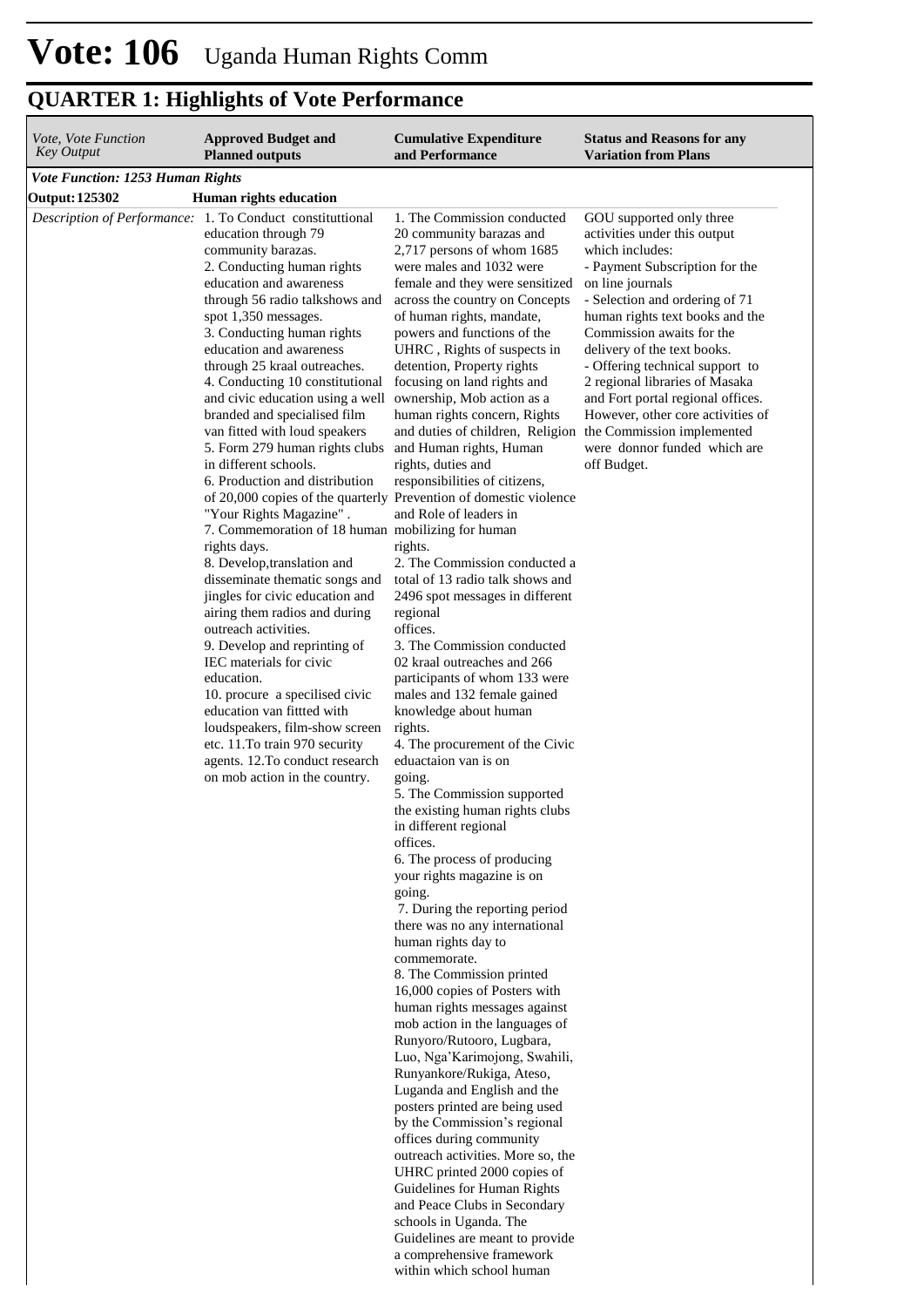| Vote, Vote Function<br><b>Key Output</b>            | <b>Approved Budget and</b><br><b>Planned outputs</b> | <b>Cumulative Expenditure</b><br>and Performance                       |        | <b>Status and Reasons for any</b><br><b>Variation from Plans</b> |       |  |  |  |
|-----------------------------------------------------|------------------------------------------------------|------------------------------------------------------------------------|--------|------------------------------------------------------------------|-------|--|--|--|
|                                                     |                                                      | rights and peace clubs are<br>established and operate in               |        |                                                                  |       |  |  |  |
|                                                     |                                                      | Uganda.                                                                |        |                                                                  |       |  |  |  |
|                                                     |                                                      | 9. The Commission trained 76                                           |        |                                                                  |       |  |  |  |
|                                                     |                                                      | security agents of whom 50                                             |        |                                                                  |       |  |  |  |
|                                                     |                                                      | were males and 26                                                      |        |                                                                  |       |  |  |  |
|                                                     |                                                      | females.                                                               |        |                                                                  |       |  |  |  |
|                                                     |                                                      | 10. The Uganda Human Rights                                            |        |                                                                  |       |  |  |  |
|                                                     |                                                      | Commission conducted a<br>Baseline study in preparation for            |        |                                                                  |       |  |  |  |
|                                                     |                                                      | the Field Research on Mob                                              |        |                                                                  |       |  |  |  |
|                                                     |                                                      | Action in the districts of Arua,                                       |        |                                                                  |       |  |  |  |
|                                                     |                                                      | Yumbe, Luweero, Mubende,                                               |        |                                                                  |       |  |  |  |
|                                                     |                                                      | Kayunga, Jinja, Iganga and                                             |        |                                                                  |       |  |  |  |
|                                                     |                                                      | Busia. The Commission Team                                             |        |                                                                  |       |  |  |  |
|                                                     |                                                      | interviewed and obtained                                               |        |                                                                  |       |  |  |  |
|                                                     |                                                      | preliminary information on Mob<br><b>Action from Resident District</b> |        |                                                                  |       |  |  |  |
|                                                     |                                                      | Commissioners, Regional Police                                         |        |                                                                  |       |  |  |  |
|                                                     |                                                      | Commanders, District Police                                            |        |                                                                  |       |  |  |  |
|                                                     |                                                      | Commanders, Community                                                  |        |                                                                  |       |  |  |  |
|                                                     |                                                      | Development Officers, and                                              |        |                                                                  |       |  |  |  |
|                                                     |                                                      | Resident State Attorneys.                                              |        |                                                                  |       |  |  |  |
| Performance Indicators:                             |                                                      |                                                                        |        |                                                                  |       |  |  |  |
| Number of security agents                           |                                                      | 970                                                                    | 76     |                                                                  |       |  |  |  |
| trained on different human                          |                                                      |                                                                        |        |                                                                  |       |  |  |  |
| rights                                              |                                                      |                                                                        |        |                                                                  |       |  |  |  |
| Number of IEC materials on<br>human rights made and |                                                      | 2,000                                                                  | 18,000 |                                                                  |       |  |  |  |
| circulated                                          |                                                      |                                                                        |        |                                                                  |       |  |  |  |
| <b>Output Cost:</b>                                 | UShs Bn:                                             | UShs Bn:<br>0.010                                                      | 0.002  | % Budget Spent:                                                  | 16.8% |  |  |  |
| <b>Vote Function Cost</b>                           | <b>UShs Bn:</b>                                      | 9.700 UShs Bn:                                                         | 1.608  | % Budget Spent:                                                  | 16.6% |  |  |  |
| <b>Cost of Vote Services:</b>                       | UShs Bn:                                             | 9.700 UShs Bn:                                                         | 1.608  | % Budget Spent:                                                  | 16.6% |  |  |  |
| * Excluding Taxes and Arrears                       |                                                      |                                                                        |        |                                                                  |       |  |  |  |

# **QUARTER 1: Highlights of Vote Performance**

late release of funds.

## **Table V2.2: Implementing Actions to Improve Vote Performance**

| <b>Planned Actions:</b>                                                                                                                                                                                    | <b>Actual Actions:</b>                                                                                                                                                                                                                                                                                                                                                                                                                                                                                           | <b>Reasons for Variation</b> |
|------------------------------------------------------------------------------------------------------------------------------------------------------------------------------------------------------------|------------------------------------------------------------------------------------------------------------------------------------------------------------------------------------------------------------------------------------------------------------------------------------------------------------------------------------------------------------------------------------------------------------------------------------------------------------------------------------------------------------------|------------------------------|
| Vote: 106 Uganda Human Rights Comm                                                                                                                                                                         |                                                                                                                                                                                                                                                                                                                                                                                                                                                                                                                  |                              |
| Vote Function: 1253 Human Rights                                                                                                                                                                           |                                                                                                                                                                                                                                                                                                                                                                                                                                                                                                                  |                              |
| Continue lobbying for funds and so as to<br>the enable the Commission to protect and<br>promote human rights in uganda.<br>The Commission will also use the<br>partnerhip strategy to reach to the public. | The Commission diseminated the UHRC No variation<br>partnership strategy to stakeholders in 8<br>regionals of Arua, Gulu, Hoima,<br>Moroto, Soroti, Masaka, Mbarara and<br>Fortportal. The stakeholders are now<br>informed about the guidelines on how to<br>form and maintain strategic<br>partnerships and alliances with UHRC<br>with an aim of furthering the protection<br>and promotion of human<br>rights.<br>The Commission has continued lobbying<br>for funds for creating human rights<br>awareness. |                              |
| Vote: 106 Uganda Human Rights Comm                                                                                                                                                                         |                                                                                                                                                                                                                                                                                                                                                                                                                                                                                                                  |                              |
| Vote Function: 1253 Human Rights                                                                                                                                                                           |                                                                                                                                                                                                                                                                                                                                                                                                                                                                                                                  |                              |
| Continued lobbying for funds                                                                                                                                                                               | The Commision has continued lobbying No reasons for variation<br>for funds from MoFPED for salary<br>enchancement.                                                                                                                                                                                                                                                                                                                                                                                               |                              |
| Vote: 106 Uganda Human Rights Comm                                                                                                                                                                         |                                                                                                                                                                                                                                                                                                                                                                                                                                                                                                                  |                              |
| Vote Function: 1253 Human Rights                                                                                                                                                                           |                                                                                                                                                                                                                                                                                                                                                                                                                                                                                                                  |                              |
| Joint advocacy for clearing of awards by                                                                                                                                                                   | <b>The Commission has organised meeting</b> No variation                                                                                                                                                                                                                                                                                                                                                                                                                                                         |                              |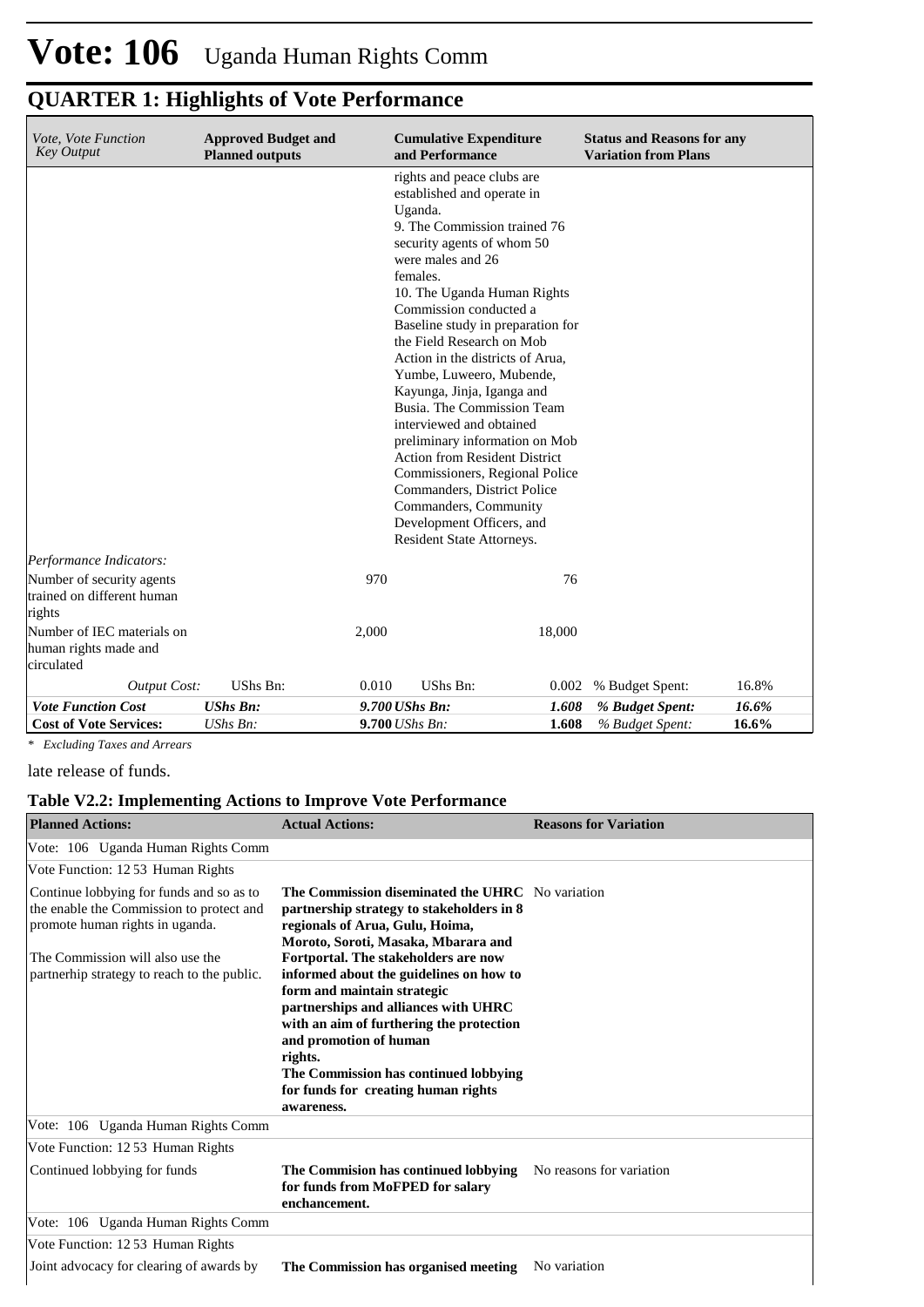# **Vote: 106** Uganda Human Rights Comm

# **QUARTER 1: Highlights of Vote Performance**

| <b>Planned Actions:</b>    | <b>Actual Actions:</b>                                                                                                                                         | <b>Reasons for Variation</b> |
|----------------------------|----------------------------------------------------------------------------------------------------------------------------------------------------------------|------------------------------|
| Attorney Gerenal's office. | with officials from Attorney General's<br>office to discuss among other things the<br>payment of awards. The meeting will be<br>held on the 31st October 2014. |                              |

# *V3: Details of Releases and Expenditure*

*This section provides a comprehensive summary of the outputs delivered by the Vote and further details of Vote expenditures by Vote Function and Expenditure Item.*

### **Table V3.1: GoU Releases and Expenditure by Output\***

| <b>Billion Uganda Shillings</b>                                  | Approved      | <b>Released</b> | <b>Spent</b> | $%$ GoU       | $%$ GoU       | $%$ GoU      |
|------------------------------------------------------------------|---------------|-----------------|--------------|---------------|---------------|--------------|
|                                                                  | <b>Budget</b> |                 |              | <b>Budget</b> | <b>Budget</b> | Releases     |
|                                                                  |               |                 |              | Released      | <i>Spent</i>  | <i>Spent</i> |
| VF:1253 Human Rights                                             | 9.70          | 2.43            | 1.61         | 25.0%         | 16.6%         | 66.3%        |
| Class: Outputs Provided                                          | 9.56          | 2.39            | 1.61         | $25.0\%$      | 16.8%         | 67.3%        |
| 125302 Human rights education                                    | 0.01          | 0.00            | 0.00         | $25.0\%$      | 16.8%         | 67.1%        |
| 125305 Administration and support services                       | 9.55          | 2.39            | 1.61         | $25.0\%$      | 16.8%         | 67.3%        |
| Class: Capital Purchases                                         | 0.14          | 0.04            | 0.00         | 25.0%         | $0.0\%$       | $0.0\%$      |
| 125376 Purchase of Office and ICT Equipment, including Software  | 0.04          | 0.01            | 0.00         | $25.0\%$      | $0.0\%$       | $0.0\%$      |
| 125377 Purchase of Specialised Machinery & Equipment             | 0.01          | 0.00            | 0.00         | $25.0\%$      | $0.0\%$       | $0.0\%$      |
| 125378 Purchase of Office and Residential Furniture and Fittings | 0.09          | 0.02            | 0.00         | 25.0%         | $0.0\%$       | $0.0\%$      |
| <b>Total For Vote</b>                                            | 9.70          | 2.43            | 1.61         | 25.0%         | 16.6%         | 66.3%        |

*\* Excluding Taxes and Arrears*

### **Table V3.2: 2015/16 GoU Expenditure by Item**

| <b>Billion Uganda Shillings</b>                          | <b>Approved</b><br><b>Budget</b> | <b>Releases</b> | Expend-<br>iture | % Budged<br><b>Released</b> | % Budget<br><b>Spent</b> | %Releases<br><b>Spent</b> |
|----------------------------------------------------------|----------------------------------|-----------------|------------------|-----------------------------|--------------------------|---------------------------|
| <b>Output Class: Outputs Provided</b>                    | 9.56                             | 2.39            | 1.61             | 25.0%                       | 16.8%                    | 67.3%                     |
| 211103 Allowances                                        | 1.34                             | 0.34            | 0.32             | 25.0%                       | 24.2%                    | 96.7%                     |
| 211104 Statutory salaries                                | 3.59                             | 0.90            | 0.82             | 25.0%                       | 22.8%                    | 91.2%                     |
| 212101 Social Security Contributions                     | 0.32                             | 0.08            | 0.07             | 25.0%                       | 22.7%                    | 90.7%                     |
| 213001 Medical expenses (To employees)                   | 0.19                             | 0.05            | 0.00             | 25.0%                       | 0.0%                     | 0.0%                      |
| 213002 Incapacity, death benefits and funeral expenses   | 0.00                             | 0.00            | 0.00             | 25.0%                       | 25.0%                    | 100.0%                    |
| 213004 Gratuity Expenses                                 | 1.06                             | 0.03            | 0.03             | 2.6%                        | 2.4%                     | 93.7%                     |
| 221001 Advertising and Public Relations                  | 0.06                             | 0.02            | 0.01             | 25.0%                       | 14.6%                    | 58.3%                     |
| 221002 Workshops and Seminars                            | 0.00                             | 0.00            | 0.00             | 25.0%                       | 0.0%                     | 0.0%                      |
| 221003 Staff Training                                    | 0.06                             | 0.01            | 0.01             | 25.0%                       | 18.5%                    | 73.9%                     |
| 221004 Recruitment Expenses                              | 0.03                             | 0.01            | 0.01             | 25.0%                       | 25.0%                    | 100.0%                    |
| 221005 Hire of Venue (chairs, projector, etc)            | 0.02                             | 0.01            | 0.00             | 25.0%                       | 14.3%                    | 57.3%                     |
| 221007 Books, Periodicals & Newspapers                   | 0.03                             | 0.01            | 0.01             | 25.0%                       | 19.3%                    | 77.1%                     |
| 221008 Computer supplies and Information Technology (IT) | 0.01                             | 0.00            | 0.00             | 25.0%                       | 13.6%                    | 54.2%                     |
| 221009 Welfare and Entertainment                         | 0.03                             | 0.01            | 0.01             | 25.0%                       | 22.3%                    | 89.1%                     |
| 221011 Printing, Stationery, Photocopying and Binding    | 0.12                             | 0.03            | 0.02             | 25.0%                       | 18.9%                    | 75.8%                     |
| 221012 Small Office Equipment                            | 0.00                             | 0.00            | 0.00             | 25.0%                       | 10.3%                    | 41.1%                     |
| 221016 IFMS Recurrent costs                              | 0.01                             | 0.00            | 0.00             | 25.0%                       | 0.0%                     | 0.0%                      |
| 221017 Subscriptions                                     | 0.04                             | 0.01            | 0.00             | 25.0%                       | 0.0%                     | 0.0%                      |
| 222001 Telecommunications                                | 0.06                             | 0.02            | 0.02             | 25.0%                       | 25.0%                    | 100.0%                    |
| 222002 Postage and Courier                               | 0.01                             | 0.00            | 0.00             | 25.0%                       | 6.1%                     | 24.4%                     |
| 222003 Information and communications technology (ICT)   | 0.05                             | 0.01            | 0.01             | 25.0%                       | 25.0%                    | 100.0%                    |
| 223002 Rates                                             | 0.00                             | 0.00            | 0.00             | 25.0%                       | 0.0%                     | 0.0%                      |
| 223003 Rent – (Produced Assets) to private entities      | 1.39                             | 0.58            | 0.02             | 42.0%                       | 1.7%                     | 4.1%                      |
| 223004 Guard and Security services                       | 0.11                             | 0.03            | 0.03             | 25.0%                       | 25.0%                    | 100.0%                    |
| 223005 Electricity                                       | 0.07                             | 0.02            | 0.00             | 25.0%                       | 5.4%                     | 21.7%                     |
| 223006 Water                                             | 0.02                             | 0.00            | 0.00             | 25.0%                       | 15.1%                    | 60.4%                     |
| 224004 Cleaning and Sanitation                           | 0.04                             | 0.01            | 0.01             | 25.0%                       | 25.0%                    | 100.0%                    |
| 227001 Travel inland                                     | 0.24                             | 0.06            | 0.06             | 25.0%                       | 23.4%                    | 93.8%                     |
| 227002 Travel abroad                                     | 0.10                             | 0.03            | 0.02             | 25.0%                       | 22.6%                    | 90.5%                     |
| 227004 Fuel, Lubricants and Oils                         | 0.23                             | 0.06            | 0.05             | 25.0%                       | 23.2%                    | 92.8%                     |
| 228001 Maintenance - Civil                               | 0.01                             | 0.00            | 0.00             | 25.0%                       | 23.6%                    | 94.4%                     |
| 228002 Maintenance - Vehicles                            | 0.31                             | 0.08            | 0.07             | 25.0%                       | 21.8%                    | 87.4%                     |
| 228003 Maintenance – Machinery, Equipment & Furniture    | 0.02                             | 0.01            | 0.01             | 25.0%                       | 24.5%                    | 98.1%                     |
| <b>Output Class: Capital Purchases</b>                   | 0.14                             | 0.04            | 0.00             | 25.0%                       | 0.0%                     | $0.0\%$                   |